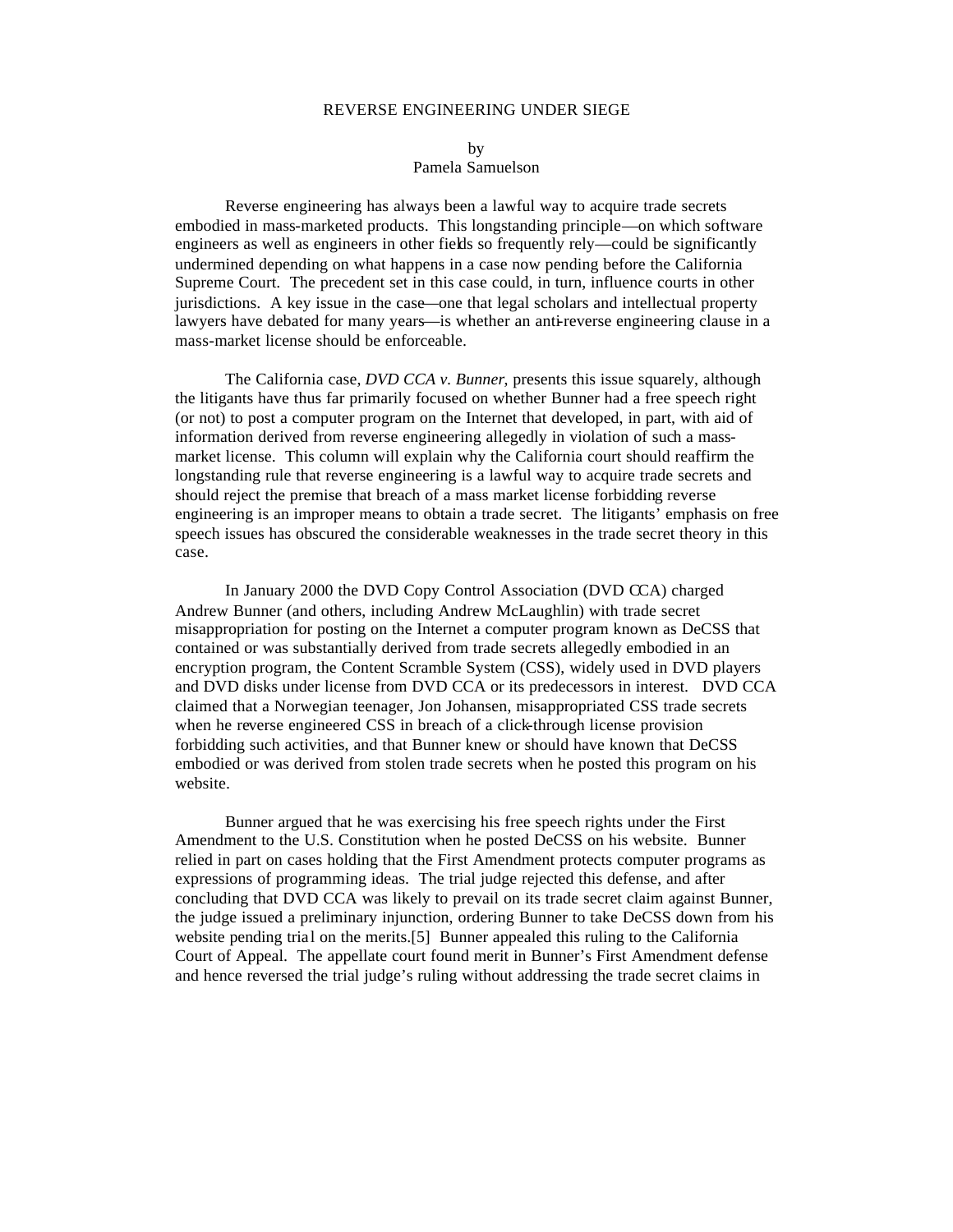the case.[4] DVD CCA then asked the California Supreme Court to review this ruling, claiming that it would have ruinous effect on California's high technology and other industries. The California Supreme Court agreed to hear the appeal. Its decision can be expected within the next year.

The California Supreme Court has several options for resolving this case. DVD CCA hopes that the court will reinstate the preliminary injunction and rule that enjoining disclosure of stolen trade secrets is categorically immune from First Amendment challenge. This would have significant negative implications for industries that rely on reverse engineering. Bunner hopes that the court will rule that the First Amendment protects his posting of DeCSS on the Internet even if it was derived from stolen trade secrets. A broad affirmance could have deleterious impacts on industries that rely on trade secret protection. A better outcome would be for the California Supreme Court to realize that the trade secret claims in this case are pathetically weak and to affirm the Court of Appeal decision in favor of Bunner on trade secret grounds, as a law professor brief amicus curiae (that is, a friend of the court brief) argues to the California Supreme Court.[2]

## REVERSE ENGINEERING AND TRADE SECRET LAW

California trade secrecy law explicitly provides that reverse engineering is a lawful way to acquire a trade secret, as do the laws of other jurisdictions. Several reasons support reverse engineering as a sound principle of trade secret law.[8] Purchase of a product in the open market generally confers personal property rights in the product which includes the right to take the product apart, measure it, subject it to testing, and the like. The time, money, and energy that reverse engineers invest in analyzing products may also be a way of "earning" rights to the information they learn thereby. The law also regards the sale of a product in the open market as a kind of publication of innovations it embodies and a dedication of them to the public domain unless the creator has obtained patent protection for them. Trade secret misappropriation only arises if a person or firm misuses or discloses the secret in breach of an agreement or confidential relationship, engages in other wrongful conduct (e.g., bribery, coercion, trespass) to obtain the secret, or acquires the secret from a misappropriator knowing or having reason to know that the information was a misappropriated trade secret.

Courts in the U.S. have also treated reverse engineering as an important factor in maintaining balance in intellectual property law. Patent law allows qualifying innovators up to twenty years of exclusive rights to make, use and sell the invention, but only in exchange for disclosure of significant details about their inventions to the public. This deal is attractive in part because if an innovator chooses to protect its invention as a trade secret, this protection may be short-lived if the innovation can be reverse-engineered. If state legislatures or courts tried to make trade secrets immune from reverse engineering, this would undermine patent policy because it would, in the words of a federal appellate court in *Chicago Lock v. Fanberg*, "convert the [] trade secret into a state-conferred monopoly akin to the absolute protection that a federal patent affords."[3]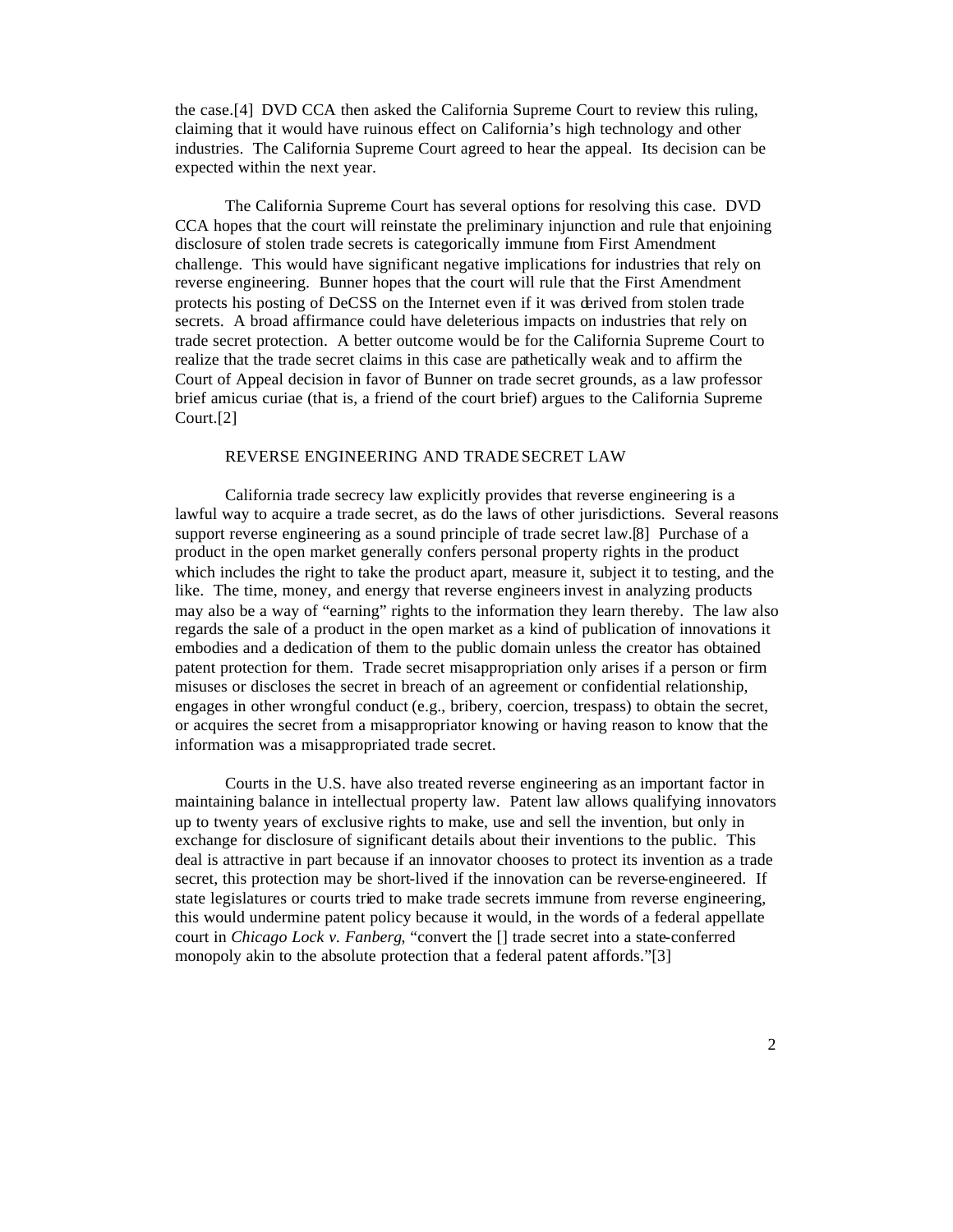The U.S. Supreme Court in *Bonito Boats v. Thunder Craft Boats* [1] struck down a Florida law that forbade manufacturers of boats from using existing boat parts as "plugs" for a direct molding process that yielded competing products. This law "prohibit[ed] the entire public from engaging in a form of reverse engineering of a product in the public domain." The Court said that it was "difficult to conceive of a more effective method of creating substantial property rights in an intellectual creation than to eliminate the most efficient method for its exploitation." The Court said its prior rulings protected "more than the right of the public to contemplate the abstract beauty of an otherwise unprotected intellectual creation—they assure its efficient reduction to practice and sale in the marketplace." The Court went on to say that "[w]here an item in general circulation is unprotected by a patent, '[r]eproduction of a functional attribute is legitimate competitive activity.'"

The Court in *Bonito Boats* explained that reverse engineering is "an essential part of innovation," likely to yield variations on the product that "could lead to significant advances in technology." The Court added that "the competitive reality of reverse engineering may act as a spur to the inventor" to develop additional patentable ideas. Even when reverse engineering does not lead to additional innovation, the *Bonito Boats* decision suggests it may still promote consumer welfare by providing consumers with access to competing products which may be offered at a lower price.

It is difficult to explain why the judges in the *Bunner* case have failed to consider the public policy reasons why trade secret law permits reverse engineering and why enforcement of anti-reverse engineering clauses might frustrate these policies. Hopefully, the California Supreme Court will rectify this neglect.

### ANTI-REVERSE ENGINEERING CLAUSES

The very reasons that reverse engineering is socially beneficial—for example, in eroding a first comer's market power and enabling follow-on innovation—helps to explain why some firms want to thwart it, as by requiring customers to agree not to reverse engineer the product. From the early days of the computer software industry, anti-reverse engineering clauses have been common in software licenses (even though it is well-known that software engineers routinely engage in reverse engineering). Even as a mass market for software evolved, firms continued to include anti-reverse engineering clauses in so-called shrinkwrap or clickthrough licenses. Although a few cases have enforced anti-reverse engineering clauses in negotiated licenses between sophisticated parties, no court has yet enforced a mass-market license restriction on reverse engineering and at least two courts have refused to do so. The trial court ruling in *Bunner* is the only case in which a court has premised a finding of trade secret misappropriation on breach of an anti-reverse engineering clause of a mass-market license, and that decision was reversed on appeal, albeit on free speech grounds.

*Vault v. Quaid* [11] is a federal appellate case that refused to enforce a massmarket license restriction on reverse engineering and rejected a claim of trade secret misappropriation based on reverse engineering in breach of such a license term. Vault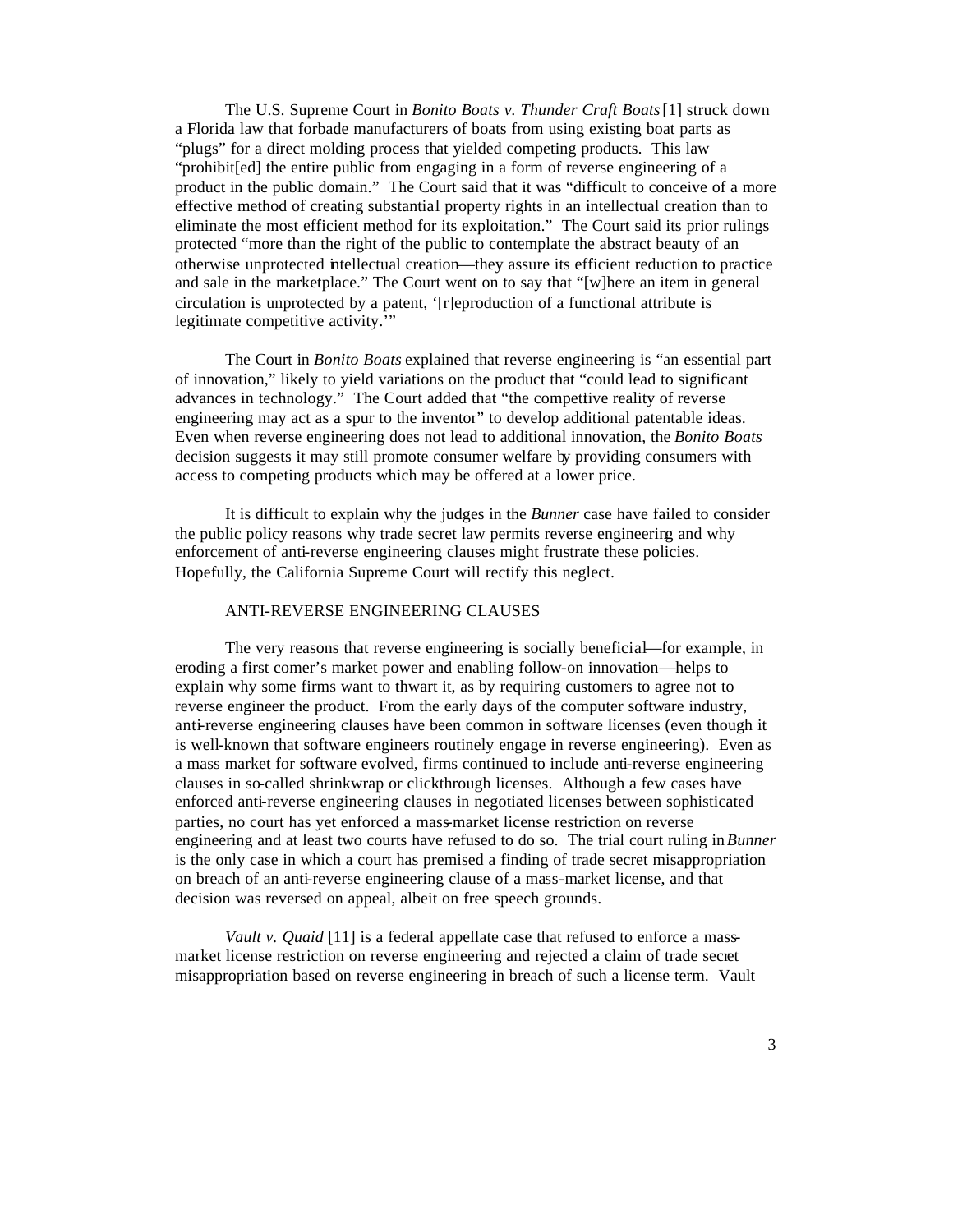sued Quaid because Quaid reverse engineered Vault's Prolok program and developed a program (Ramkey) capable of bypassing the copy-protection feature of the Prolok program. Vault charged Quaid with copyright infringement (because of the intermediate copying of the Prolok program undertaken in the reverse engineering process) and contributory copyright infringement (because users of Quaid's Ramkey program could make copies of programs protected by the Prolok copy-protection system). But it also complained that Quaid had breached a shrinkwrap license that forbade reverse engineering and that Quaid had thereby misappropriated trade secrets embedded in Prolok. The Fifth Circuit Court of Appeals decided that the copyright claims were without merit and that enforcement of the shrinkwrap license's anti-reverse engineering clause would conflict with federal copyright policy. The trial court ruled that Quaid's reverse engineering activities did not violate state trade secrecy law, and the claim was apparently so weak that Vault did not even appeal this ruling.

While the caselaw on enforceability (or not) of anti-reverse engineering clauses of mass-market licenses is relatively sparse, a substantial number of legal commentators have recommended that courts not enforce such clauses. Professor David McGowan, for example, has expressed concern that enforcement of such clauses would lead to "lethargic transition among standard products [in the software industry] and diminished production of works building upon ideas embedded in object code."[6] Commentators agree that the availability of future competitive products represents a public interest that would be thwarted if anti-reverse engineering clauses were enforced. McGowan points out that if "reverse engineering furthers copyright's goal of promoting the dissemination and improvement of intellectual property [and] reverse engineering does not deprive authors of returns necessary to induce investment…, then competition policy would favor reverse engineering as a device to lower the cost of transition among standard products (thereby increasing allocative efficiency) without infringing on copyright goals or methodology."[6]

The California Supreme Court should heed these concerns and rule that reverse engineering cannot constitute trade secret misappropriation claims, even when done in breach of a mass-market license. The continued competitiveness and innovation of the California computer industry—and indeed, of all industries that could impose massmarket license restrictions on reverse engineering—depends on non-enforcement of such clauses.

# SECRETS LEAK OUT ON THE INTERNET

A second major weakness of the trade secret misappropriation claim in *DVD CCA v. Bunner* is that the secret was no longer a secret by the time Bunner posted it on the Internet. DeCSS had been widely posted on the Internet, both in source and object code forms, before Bunner ever got a copy. By the time Bunner posted DeCSS on his website, any trade secrets of CSS revealed by DeCSS had already leaked out. It was too late to put the genie back in the bottle.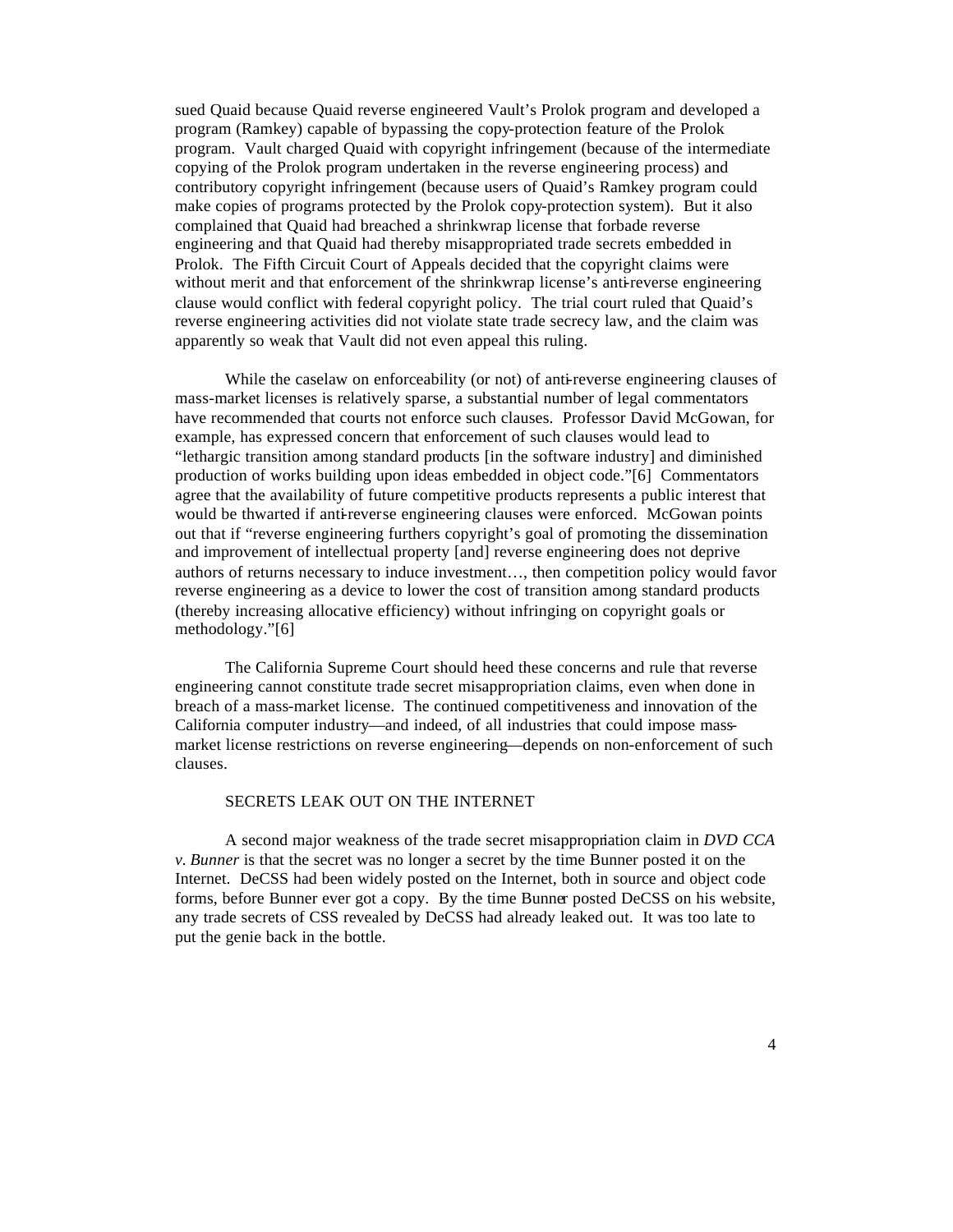Among the failed trade secret cases that resembles *Bunner* is Religious Technology Center v. Lerma.[7] RTC claimed copyright and trade secret interests in certain texts that the Church of Scientology uses in its religious practices. RTC sued the Washington Post for copyright infringement and trade secret misappropriation based on the Post's duplication of documents containing the alleged trade secrets and publication of portions of the RTC texts. The information had been available in publicly accessible court records as an appendix to an affidavit in a California courthouse for more than two years, notwithstanding RTC's efforts to maintain its trade secret status by sending its agents to the courthouse to block others from having access to the documents. Documents containing this information had also been posted on the Internet for ten days. The Post knew that RTC claimed this information as a trade secret and, in fact, returned to RTC's lawyers one document that RTC alleged had been stolen. However, the Post was able to obtain another copy of the same document from the clerk of the court in California.

By the time the Post got the document, the trade secret status of the information had been lost. "Once a trade secret is posted on the Internet," said the court, "it is effectively part of the public domain, impossible to retrieve. Although the person who originally posted a trade secret on the Internet may be liable for trade secret misappropriation, the party who merely downloads Internet information cannot be liable for misappropriation because there is no misconduct with the Internet."

Given the specific facts of the *Lerma* case, the judge was correct in ruling that the public availability of information had destroyed RTC's trade secret claim. However, posting information on the Internet may not automatically cause it to cease to be a trade secret. If information is posted on an obscure site and its presence on the Internet is detected quickly, a trade secret owner may be able to obtain a court order to remove the information from the Internet and enjoin its reposting.

However, the longer information is available on the Internet, the more sites where it is available, the larger the number of people who have accessed the information, the farther word has spread about the availability of the information (e.g., through newsgroups or in chatrooms), the greater is the likelihood that trade secret status will be lost. This is unfortunate, of course, but there is always an inherent risk in relying upon trade secrecy law that the information will leak out, particularly where the information is susceptible to being reverse engineered.

*Lerma* and similar cases do not invoke the First Amendment to vindicate the publication of previously secret information by someone who was not a party to the misappropriation. First Amendment defenses are rare in trade secret cases because trade secret law contains limiting principles that make recourse to the First Amendment unnecessary. Trade secret laws do not confer exclusive property rights in the secrets that are good against the whole world. Trade secret laws only protect against certain kinds of unfair conduct, such as uses or disclosure of the secret in breach of confidential relationships and the use of wrongful means to obtain the secret.

# DeCSS AND THE DMCA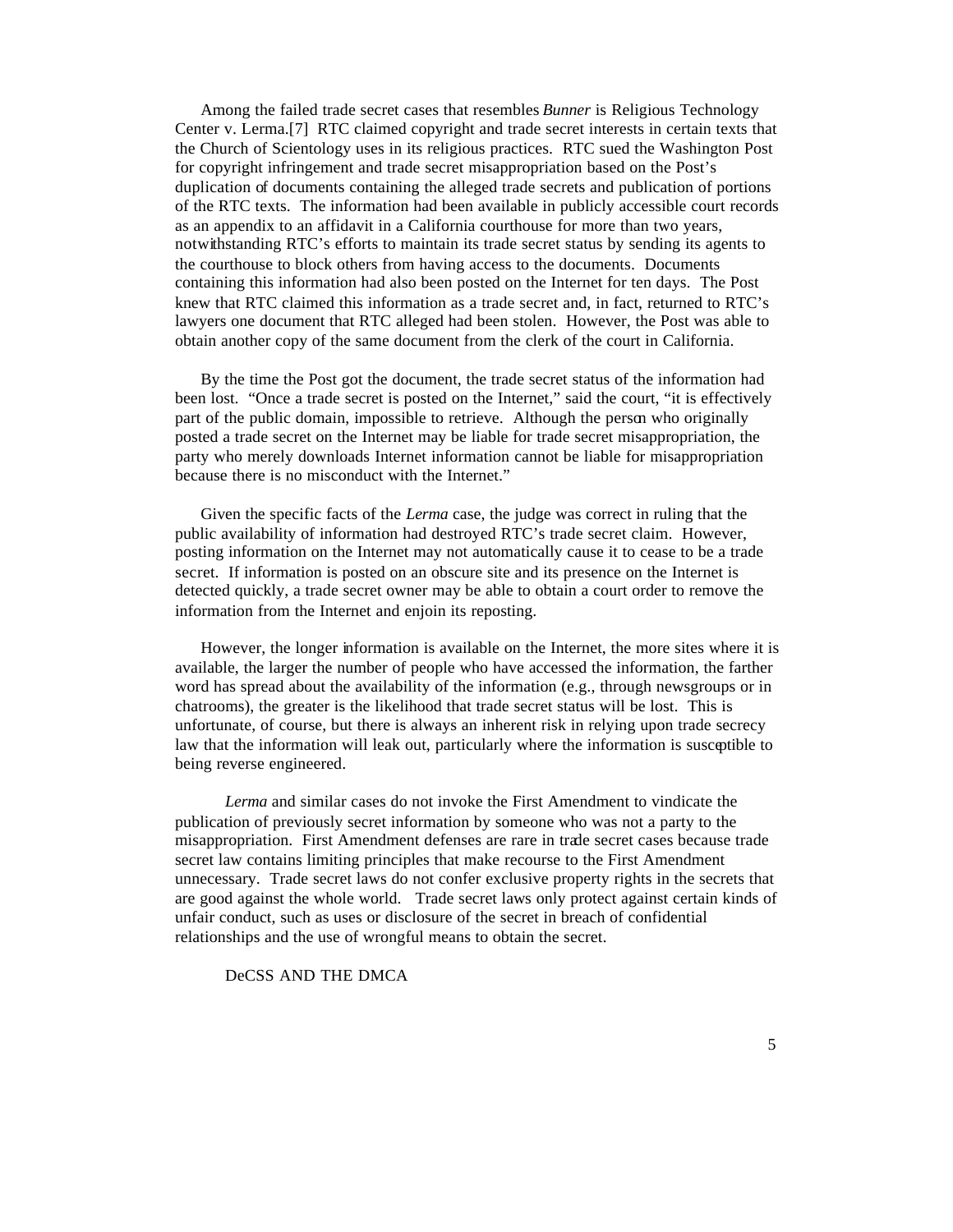Winning before the California Supreme Court does not necessarily mean that Bunner can repost DeCSS without worrying about legal consequences. Attentive readers of CACM will be aware that Eric Corley (aka Emmanuel Goldstein) has been enjoined from posting DeCSS on the website of 2600 magazine.[10] Corley posted DeCSS on the 2600 site as part of the magazine's coverage of a controversy about the DeCSS program and the motion picture industry's interest in suppressing its dissemination. Corley also linked to sites where DeCSS could be found.

Universal City Studios sued Corley under the anti-circumvention provisions of the Digital Millennium Copyright Act (DMCA) that the U.S. Congress passed in 1998. (Similar rules have been proposed in the European Union and elsewhere.) Corley argued the First Amendment protected his posting of DeCSS in the course of news coverage as well as his linking to sites where DeCSS had been posted. Neither the trial judge nor the appellate judges found merit in these arguments.[10] They ordered Corley not to post or link to DeCSS because this provided others with a technology primarily designed to circumvent a technical measure (namely, CSS) that motion picture companies were using to protect access to their works in violation of the DMCA rules.

The injunction against Corley is not necessarily the end of the debate about the First Amendment and the DMCA, even as to DeCSS and other CSS descramblers. Consider the Gallery of CSS Descramblers that research scientist David Touretsky has maintained on his website at Carnegie Mellon University.[9] Representatives of the motion picture industry have asked Touretsky to remove this gallery from his website, alleging that it violates the DMCA anti-circumvention rules. As yet, they have not brought a lawsuit against him. Perhaps this is because the motion picture industry cannot be sure that other courts will follow the *Corley* analysis of the DMCA and the First Amendment or extend it further to Touretsky and CMU. Touretsky's website, after all, is academically rigorous and explains CSS and the principles of descrambling it in considerable detail. It looks very much like the kind of expression of ideas that the First Amendment was clearly meant to protect.

If the California Supreme Court affirms the California Court of Appeal First Amendment ruling in *Bunner*, DVD CCA would almost certainly seek U.S. Supreme Court review on the ground it conflicted with the First Amendment ruling in the *Corley* case. The U.S. Supreme Court accepts a very small number of cases for review, but it is more likely to do so when a conflict exists between appellate courts decisions on the same legal issue, such as whether the First Amendment protects a particular activity on the Internet. The Electronic Frontier Foundation, which has represented both Corley and Bunner in the lawsuits challenging Internet postings of DeCSS, would welcome the chance to persuade the Supreme Court that DeCSS is expression protected by the First Amendment.

### **CONCLUSION**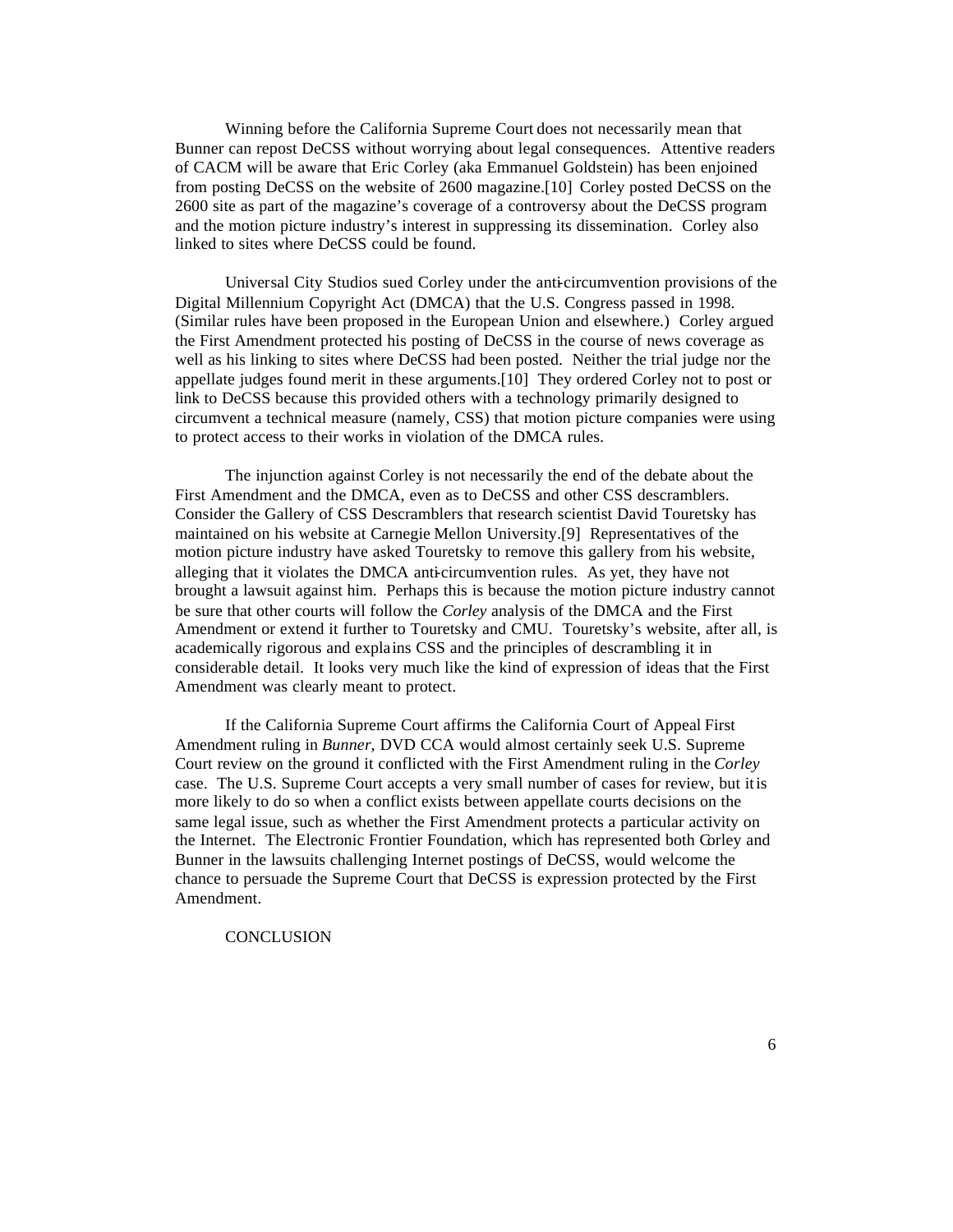*DVD CCA v. Bunner* is one of the most important cases that the California Supreme Court will decide in the next year. It is not only important for Bunner, but also for the many industries that rely on reverse engineering. Thus far, virtually all of the analysis in the case has focused on Bunner's First Amendment defense. Free speech rights may be a more exciting basis for a legal defense than the more mundane trade secret issues discussed in this column. However, these legal defenses should not be neglected.

In this column, I have explained why the California Supreme Court should reject DVD CCA's theory that breach of a mass-market license clause forbidding reverse engineering is an improper means to obtain a trade secret. Even if the Court decides that the breaching reverse engineer could be held for trade secret misappropriation, this does not mean that person so remote from the misappropriation as Bunner should be held liable for that misappropriation given that the information was widely available on the Internet at the time he posted it on his website.

The future of reverse engineering and other limiting principles of trade secret law will be affected by the California Supreme Court's ruling. Hopefully, the California Supreme Court will affirm the Court of Appeal ruling in favor of Bunner on trade secret grounds. This seems more likely than a ruling that upholds the right to post misappropriated trade secrets as a matter of free speech law.

Pamela Samuelson is a Chancellor's Professor of Information Management and Law at the University of California at Berkeley. She can be reached at pam@sims.berkeley.edu. Research support for this work comes from NSF Grant. No. SES 9979852.

References:

[1] Bonito Boats, Inc. v. Thunder Craft Boats, Inc., 489 U.S. 141(1989)

[2] Brief Amicus Curiae of Law Professors In Support of Affirmance to the California Supreme Court in DVD CCA v. Bunner, available at http://www.sims.berkeley.edu/~pam/bunneramicus.

[3] Chicago Lock Co. v. Fanberg,  $676$  F.2d  $400$  ( $9^{\text{h}}$  Cir. 1982).

[4] DVD CCA v. Bunner, 93 Cal. App.4<sup>th</sup> 648, 113 Cal. Rptr. 338 (2001)

[5] DVD CCA v. McLaughlin, 2000 WL 48512 (Calif. Super. 2000), available at http://www.eff.org/pub/Intellectual\_property/Video/DVDCCA\_case/20000120-piorder.html

[6] McGowan, D. *Free Contracting, Fair Competition, and Article 2B: Some Reflections on Federal Competition Policy, Information Transactions, and "Aggressive Neutrality,"* Berkeley Tech. L.J. 13:1173 (1998)